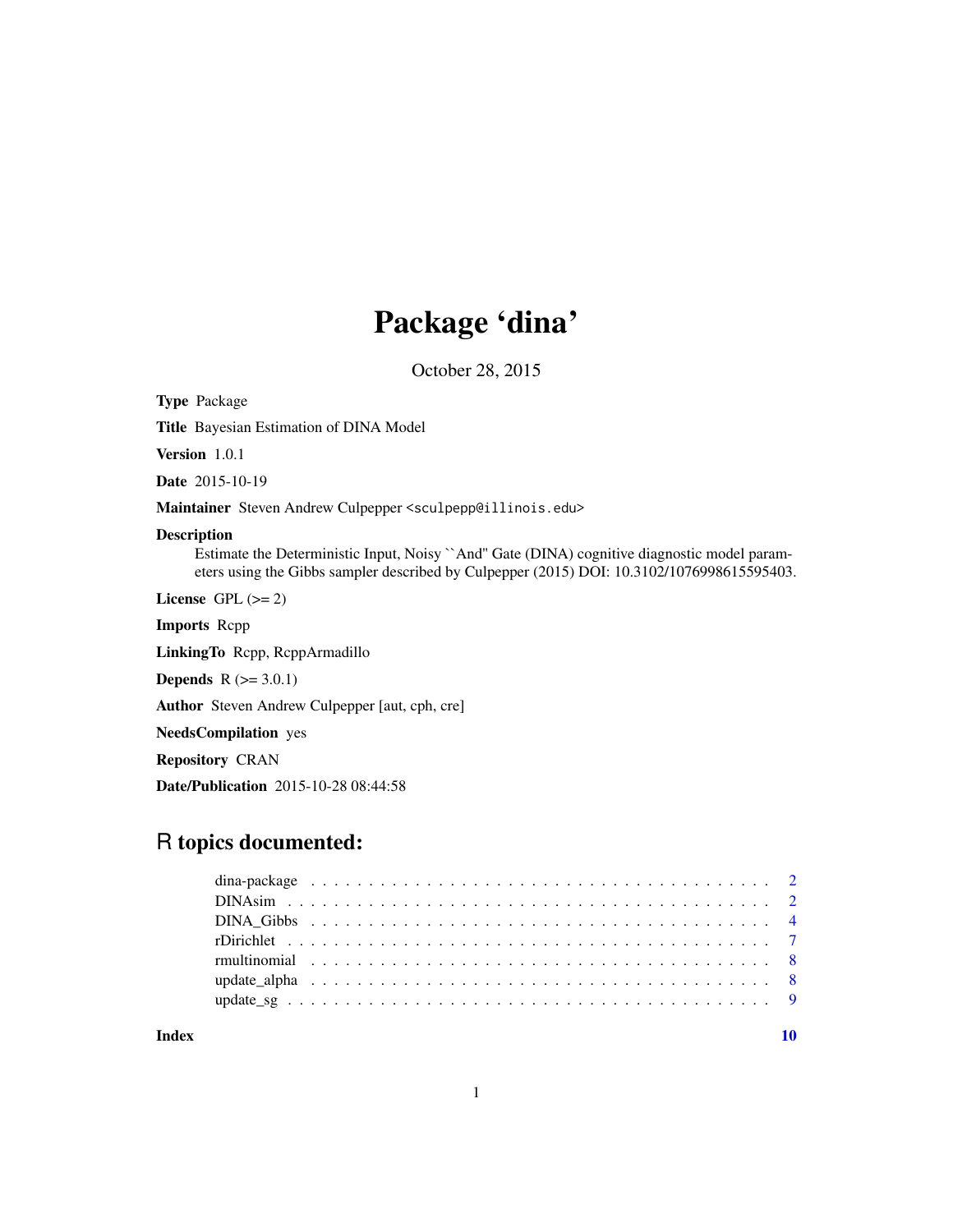<span id="page-1-0"></span>

### Description

Estimate the Deterministic Input, Noisy "And" Gate (DINA) cognitive diagnostic model parameters using the Gibbs sampler described by Culpepper (2015).

#### Details

| Package: | dina       |
|----------|------------|
| Type:    | Package    |
| Version: | 1.0.1      |
| Date:    | 2015-02-25 |
| License: | $GPL (=2)$ |

#### Author(s)

Steven Andrew Culpepper Maintainer: Steven Andrew Culpepper <sculpepp@illinois.edu>

#### References

Culpepper (2015). Bayesian estimation of the DINA model with Gibbs sampling. Journal of Educational and Behavioral Statistics. DOI: 10.3102/1076998615595403

<span id="page-1-1"></span>DINAsim *Simulation Responses from the DINA model*

#### Description

Sample responses from the DINA model for given attribute profiles, Q matrix, and item parmeters. Returns a matrix of dichotomous responses generated under DINA model.

#### Usage

DINAsim(alphas,Q,ss,gs)

## Arguments

| alphas | A N by K matrix of latent attributes.                                 |
|--------|-----------------------------------------------------------------------|
| 0.     | A N by K matrix indicating which skills are required for which items. |
| SS     | A J vector of item slipping parameters.                               |
| gs     | A J vector of item guessing parameters.                               |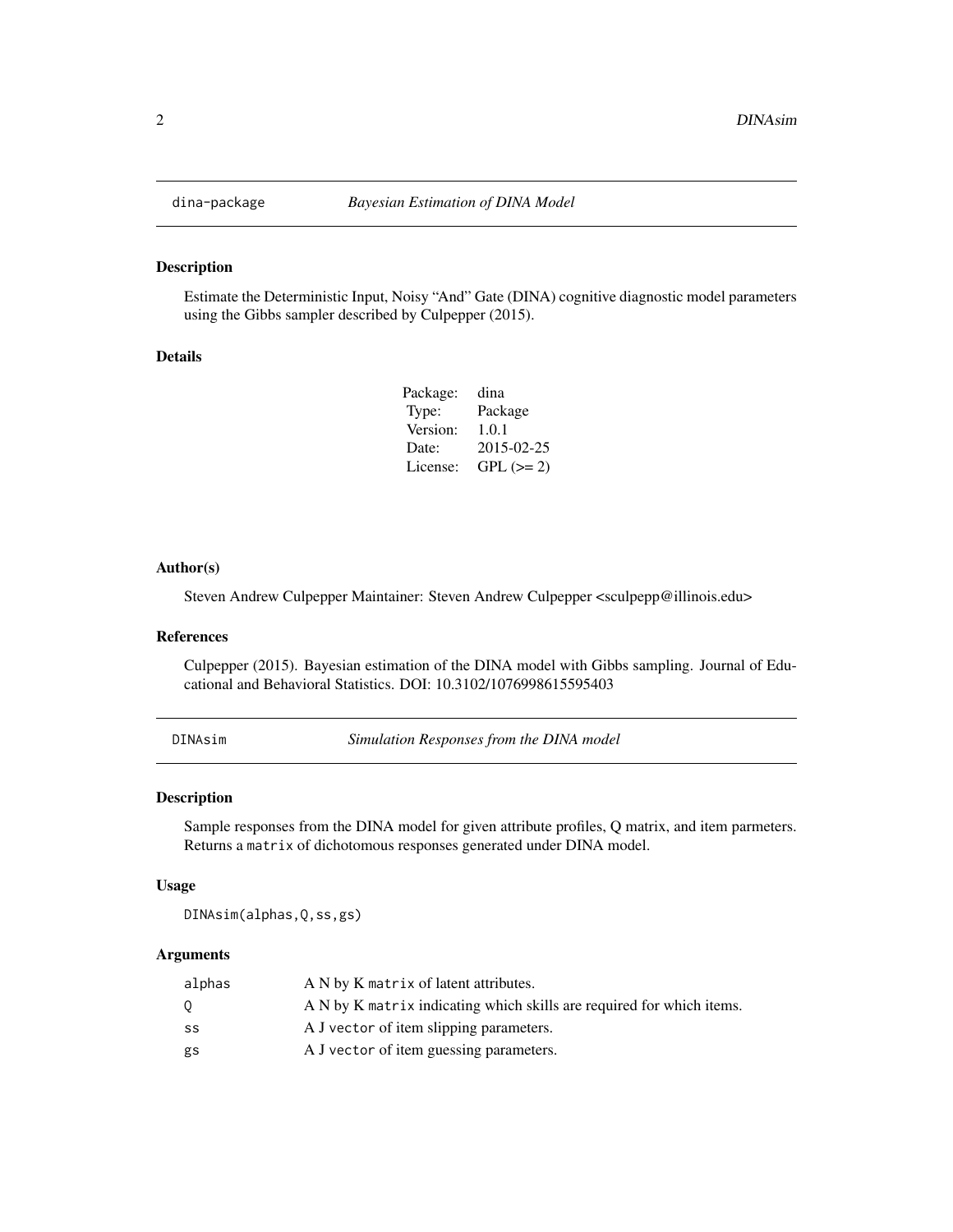#### <span id="page-2-0"></span>DINAsim 3

## Value

A N by J matrix of responses from the DINA model.

#### Author(s)

Steven Andrew Culpepper

## See Also

[DINA\\_Gibbs](#page-3-1)

## Examples

```
###########################################
#de la Torre (2009) Simulation Replication
###########################################
N = 200K = 5J=30
delta = rep(1,2^K)#Creating Q matrix
Q = matrix(rep(diag(K),2),2*K,K,byrow=True)for(mm in 2:K){
  temp = combn(1:K, m=mm)tempmat = matrix(0, ncol(temp), K)for(j in 1:ncol(temp)) tempmat[j,temp[,j]] = 1
  Q = \text{rbind}(Q, \text{tempmat})}
Q = Q[1:J,]#Setting item parameters and generating attribute profiles
ss = gs = rep(.2, J)PIs = rep(1/(2^k), 2^k)C\text{Ls} = c((1:(2^K))\text{***} rmultinom(n=N, size=1, prob=PIs) )
#Defining matrix of possible attribute profiles
As = rep(0,K)for(j in 1:K){
  temp = combn(1:K,m=j)tempmat = matrix(0, ncol(temp), K)for(j in 1:ncol(temp)) tempmat[j,temp[,j]] = 1
  As = rbind(As,tempmat)
}
As = as.matrix(As)#Sample true attribute profiles
Alphas = As[CLS, ]#Simulate data under DINA model
gen = DINAsim(Alphas,Q,ss,gs)
```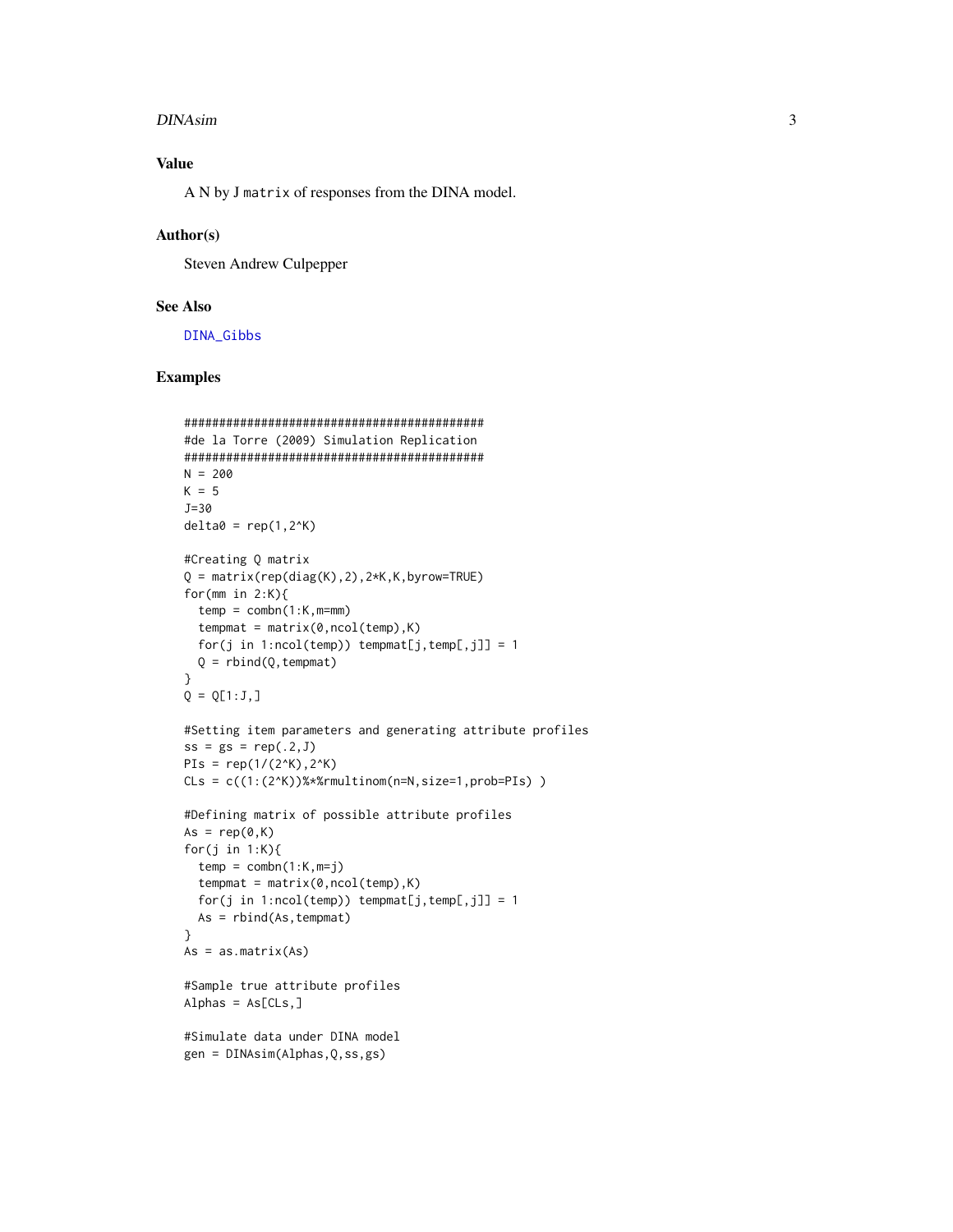```
Y_sim = gen$Y
#Execute MCMC
#NoTE small chain length used to reduce computation time for pedagogical example.
chainLength = 200
burnin = 100outchain <- DINA_Gibbs(Y_sim,Amat=As,Q,chain_length=chainLength)
 #Summarize posterior samples for g and 1-s
 mGs = apply(outchain$GamS[,burnin:chainLength],1,mean)
 sGs = apply(outchain$GamS[,burnin:chainLength],1,sd)
 m1mSS = 1-apply(outchain$SigS[,burnin:chainLength],1,mean)
 s1mSS = apply(outchain$SigS[,burnin:chainLength],1,sd)
 output=cbind(mGs,sGs,m1mSS,s1mSS)
 colnames(output) = c('g Est','g SE','1-s Est','1-s SE')
 rownames(output) = paste0('Item ',1:J)
 print(output,digits=3)
 #Summarize marginal skill distribution using posterior samples for latent class proportions
 PIoutput = cbind(apply(outchain$PIs,1,mean),apply(outchain$PIs,1,sd))
 colnames(PIoutput) = c('EST','SE')
 rownames(PIoutput) = apply(As,1,paste0,collapse='')
 print(PIoutput,digits=3)
```
<span id="page-3-1"></span>

DINA\_Gibbs *Generate Posterior Distribution with Gibbs sampler*

#### Description

Function for sampling parameters from full conditional distributions. The function returns a list of arrays or matrices with parameter posterior samples. Note that the output includes the posterior samples in objects named: CLASSES = individual attribute profiles, PIs = latent class proportions, SigS = item slipping parameters, and GamS = item guessing parameters.

#### Usage

DINA\_Gibbs(Y,Amat,Q,chain\_length)

#### **Arguments**

|              | A N by J matrix of observed responses.                                |
|--------------|-----------------------------------------------------------------------|
| Amat         | A C by K matrix of possible attribute profiles.                       |
| $\sigma$     | A N by K matrix indicating which skills are required for which items. |
| chain_length | Number of MCMC iterations.                                            |

## Value

A list with samples from the posterior distribution.

<span id="page-3-0"></span>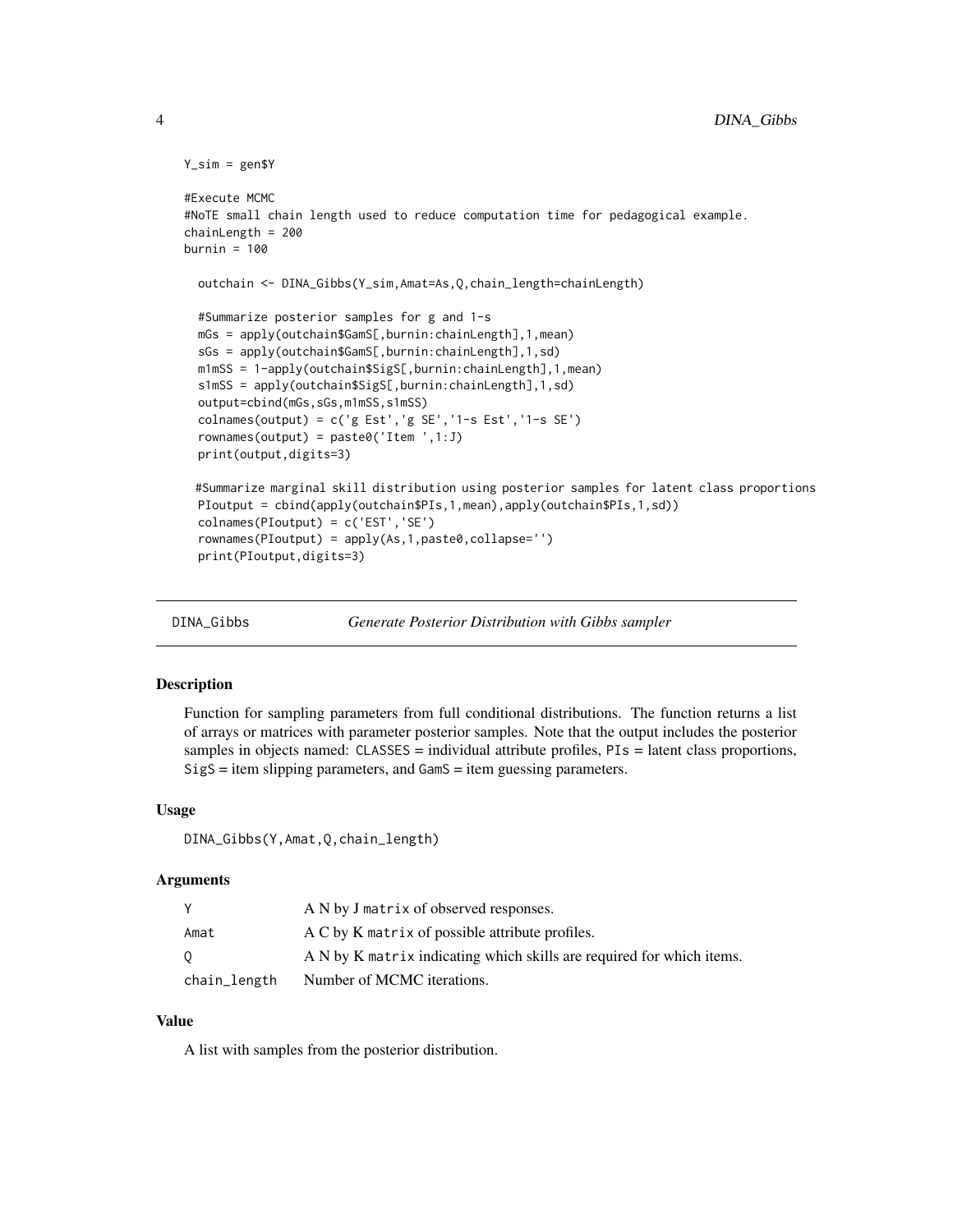### <span id="page-4-0"></span>DINA\_Gibbs 5

#### Author(s)

Steven Andrew Culpepper

#### See Also

[DINAsim](#page-1-1)

#### Examples

## Not run:

```
###################################
#Tatsuoka Fraction Subtraction Data
###################################
require(CDM)
data(fraction.subtraction.data)
Y_1984 = as.matrix(fraction.subtraction.data)
Q_1984 = as.matrix(fraction.subtraction.qmatrix)
K_1984 = ncol(fraction.subtraction.qmatrix)
J_1984 = ncol(Y_1984)#Creating matrix of possible attribute profiles
As_1984 = rep(0,K_1984)for(j in 1:K_1984){
  temp = combn(1:K_1984, m=j)tempmat = matrix(0, ncol(temp), K_1984)for(j in 1:ncol(temp)) tempmat[j,temp[,j]] = 1
  As_1984 = rbind(As_1984, tempmat)}
As_1984 = as.matrix(As_1984)
#Generate samples from posterior distribution
  #May take 8 minutes
chainLength = 5000
burnin = 1000
outchain_1984 <- DINA_Gibbs(Y=Y_1984,Amat=As_1984,Q_1984,chain_length=chainLength)
  #Summarize posterior samples for g and 1-s
  mgs_1984 = apply(outchain_1984$GamS[,burnin:chainLength],1,mean)
  sgs_1984 = apply(outchain_1984$GamS[,burnin:chainLength],1,sd)
  mss_1984 = 1-apply(outchain_1984$SigS[,burnin:chainLength],1,mean)
  sss_1984 = apply(outchain_1984$SigS[,burnin:chainLength],1,sd)
  output_1984=cbind(mgs_1984,sgs_1984,mss_1984,sss_1984)
  colnames(output_1984) = c('g Est','g SE','1-s Est','1-s SE')
  rownames(output_1984) = colnames(Y_1984)
  print(output_1984,digits=3)
 #Summarize marginal skill distribution using posterior samples for latent class proportions
  marg_PIs = t(As_1984)%*%outchain_1984$PIs
  PI_Est = apply(marg_PIs[,burnin:chainLength],1,mean)
  PI_Sd = apply(marg_PIs[,burnin:chainLength],1,sd)
  PIoutput = cbind(PI_Est,PI_Sd)
```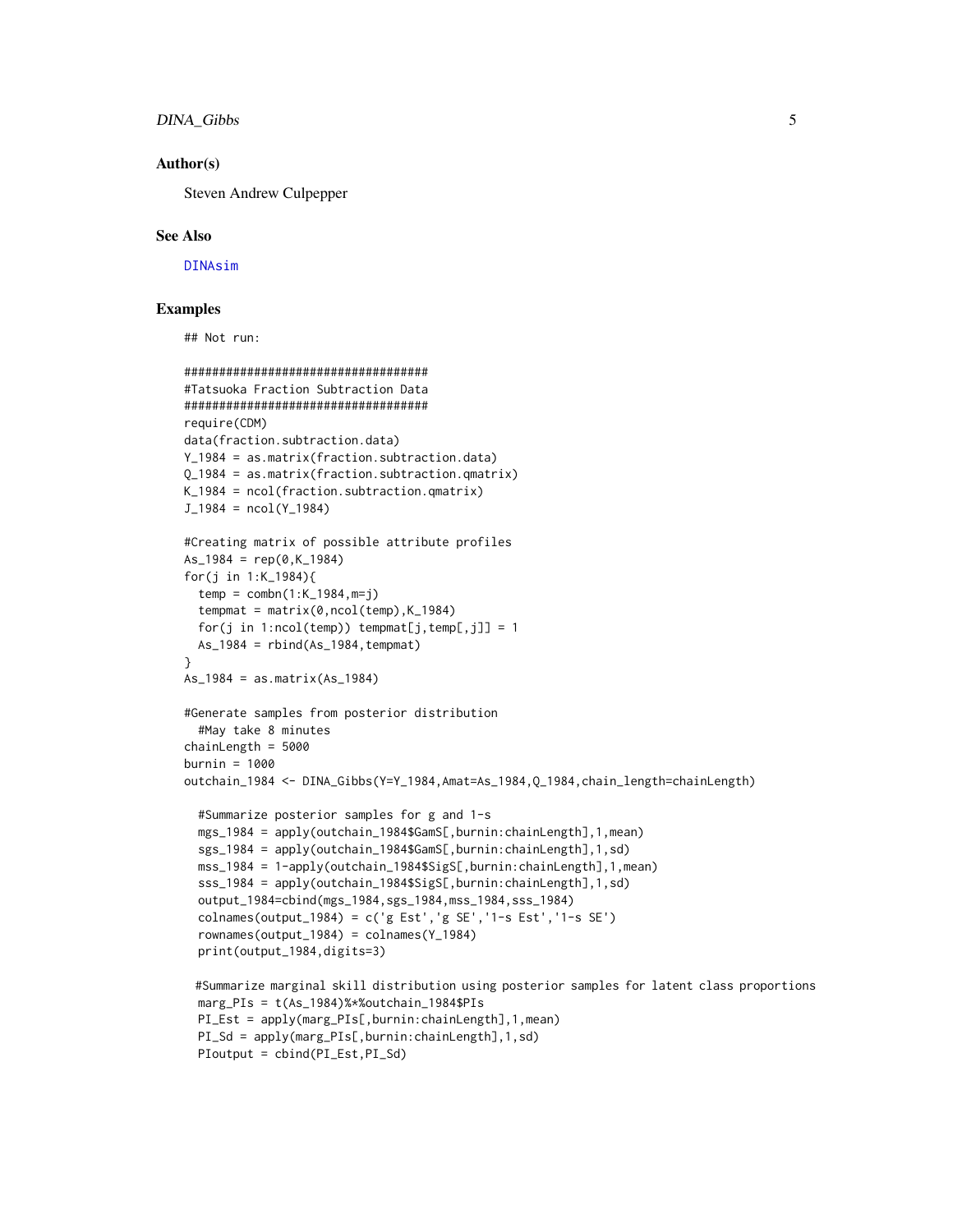```
colnames(PIoutput) = c('EST','SE')
  rownames(PIoutput) = paste0('Skill ',1:K_1984)
  print(PIoutput,digits=3)
## End(Not run)
#####################################################
#de la Torre (2009) Simulation Replication w/ N = 200
#####################################################
N = 200K = 5J=30
delta = rep(1,2^K)#Creating Q matrix
Q = matrix(rep(diag(K),2),2*K,K,byrow=TRUE)for(mm in 2:K){
  temp = combn(1:K, m=mm)tempmat = matrix(0, ncol(temp), K)for(j in 1:ncol(temp)) tempmat[j,temp[,j]] = 1
  Q = rbind(Q, tempmat)
}
Q = Q[1:J,]#Setting item parameters and generating attribute profiles
ss = gs = rep(.2, J)PIs = rep(1/(2^k), 2^k)C\text{Ls} = c((1:(2^K))\text{***}multinom(n=N,size=1,prob=PIs))
#Defining matrix of possible attribute profiles
As = rep(0,K)for(j in 1:K){
 temp = combn(1:K,m=j)tempmat = matrix(0, ncol(temp), K)for(j in 1:ncol(temp)) tempmat[j,temp[,j]] = 1
  As = rbind(As,tempmat)
}
As = as.matrix(As)#Sample true attribute profiles
Alphas = As[CLS, ]#Simulate data under DINA model
gen = DINAsim(Alphas,Q,ss,gs)
Y_sim = gen$Y
#Execute MCMC
#NoTE small chain length used to reduce computation time for pedagogical example.
chainLength = 200
burnin = 100outchain <- DINA_Gibbs(Y_sim,Amat=As,Q,chain_length=chainLength)
  #Summarize posterior samples for g and 1-s
```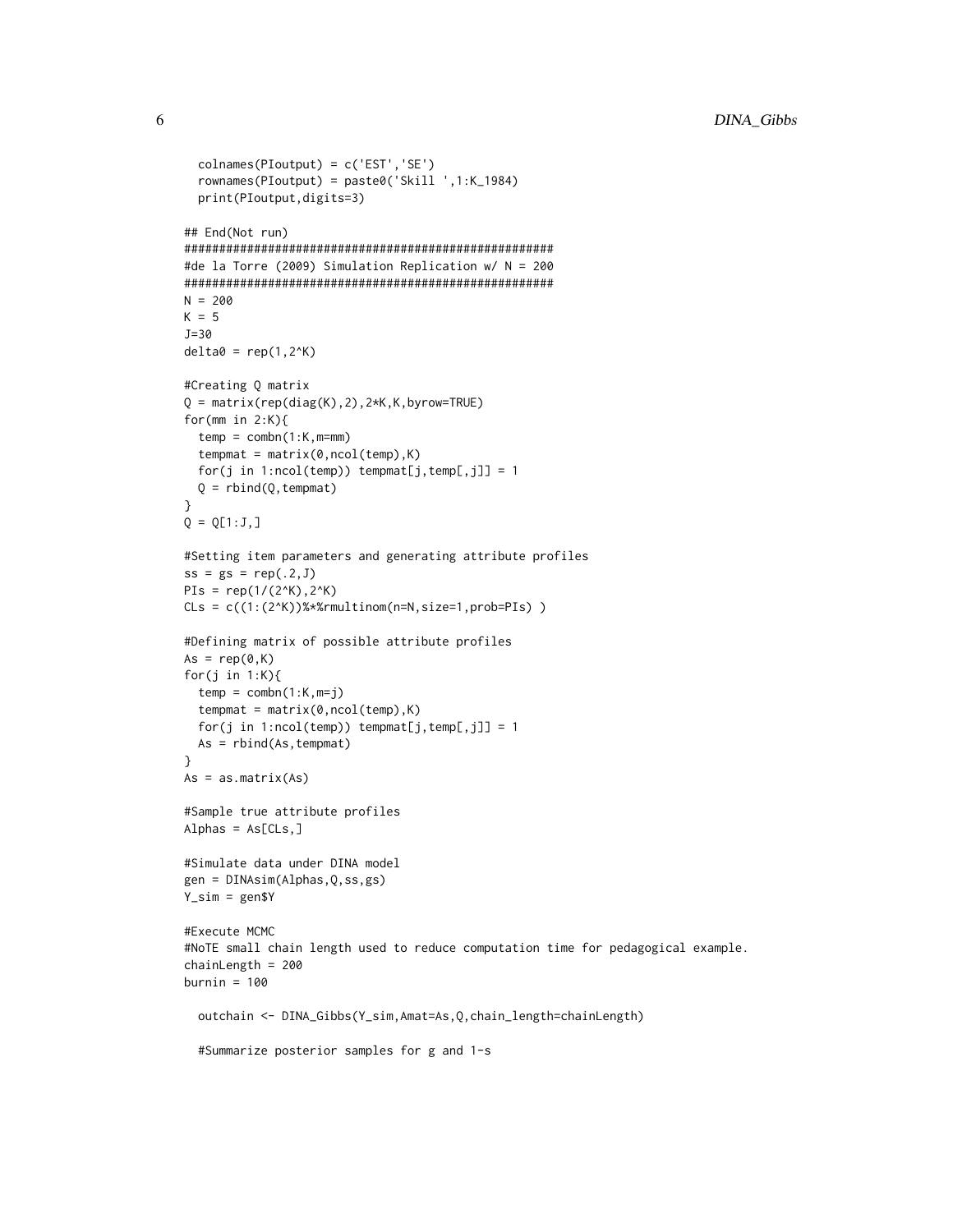#### <span id="page-6-0"></span>rDirichlet 7

```
mGs = apply(outchain$GamS[,burnin:chainLength],1,mean)
sGs = apply(outchain$GamS[,burnin:chainLength],1,sd)
m1mSS = 1-apply(outchain$SigS[,burnin:chainLength],1,mean)
s1mSS = apply(outchain$SigS[,burnin:chainLength],1,sd)
output=cbind(mGs,sGs,m1mSS,s1mSS)
colnames(output) = c('g Est','g SE','1-s Est','1-s SE')
rownames(output) = paste0('Item ',1:J)
print(output,digits=3)
#Summarize marginal skill distribution using posterior samples for latent class proportions
PIoutput = cbind(apply(outchain$PIs,1,mean),apply(outchain$PIs,1,sd))
colnames(PIoutput) = c('EST','SE')
rownames(PIoutput) = apply(As,1,paste0,collapse='')
print(PIoutput,digits=3)
```
#### rDirichlet *Generate Dirichlet Random Variable*

## Description

Sample a Dirichlet random variable.

## Usage

```
rDirichlet(deltas)
```
#### Arguments

deltas A vector of Dirichlet parameters.

## Value

```
A vector from a Dirichlet.
```
#### Author(s)

Steven Andrew Culpepper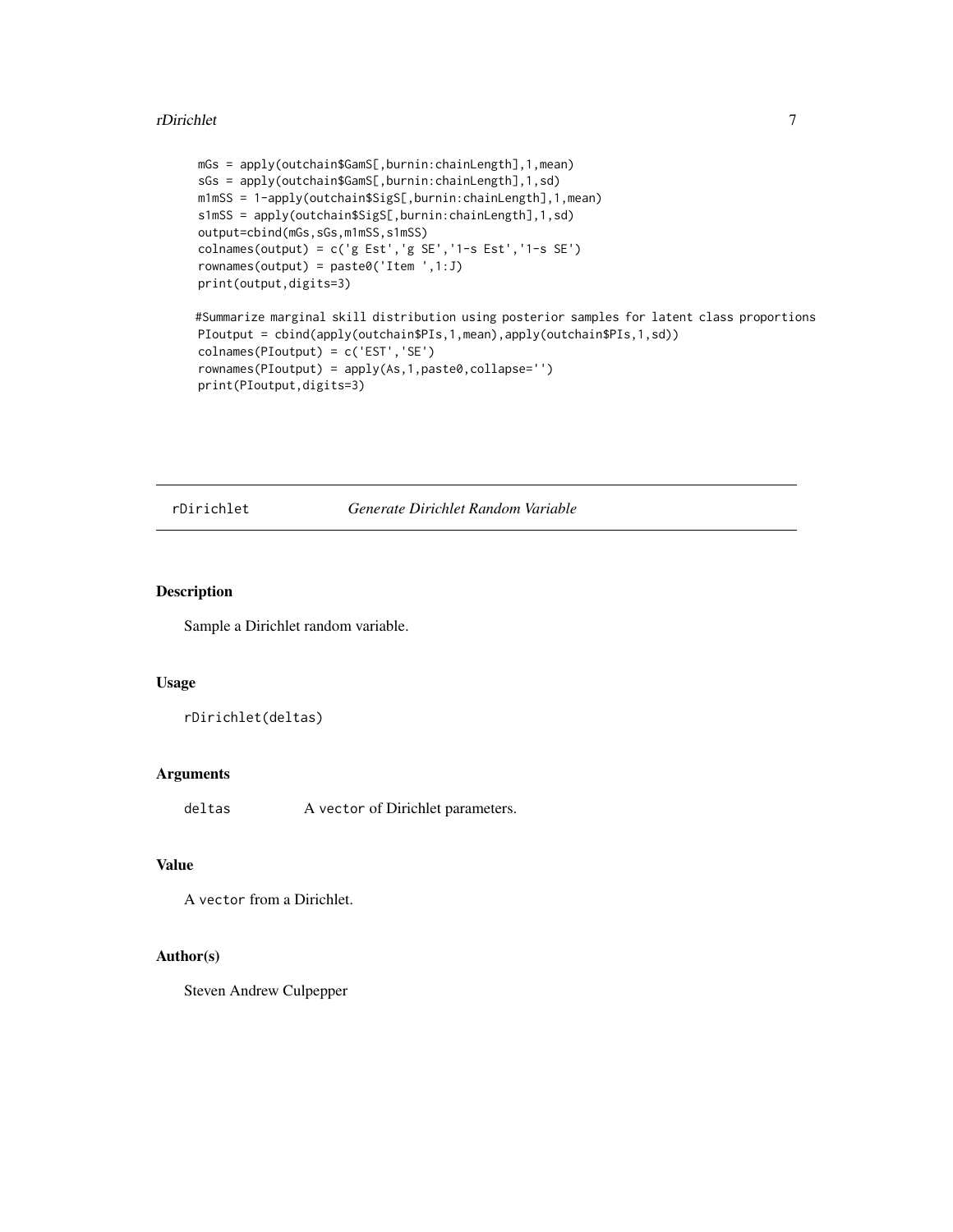<span id="page-7-0"></span>

## Description

Sample a multinomial random variable for given probabilities.

## Usage

rmultinomial(ps)

## Arguments

ps A vector for the probability of each category.

## Value

A vector from a multinomial with probability ps.

## Author(s)

Steven Andrew Culpepper

## Description

Update attributes and latent class probabilities by sampling from full conditional distribution.

### Usage

```
update_alpha(Amat,Q,ss,gs,Y,PIs,ALPHAS,delta0)
```
## Arguments

| A C by K matrix of latent classes.                                    |
|-----------------------------------------------------------------------|
| A N by K matrix indicating which skills are required for which items. |
| A J vector of item slipping parameters.                               |
| A J vector of item guessing parameters.                               |
| A N by J matrix of observed responses.                                |
| A C vector of latent class probabilities.                             |
| A N by K matrix of latent attributes.                                 |
| A J vector of Dirichlet prior parameters.                             |
|                                                                       |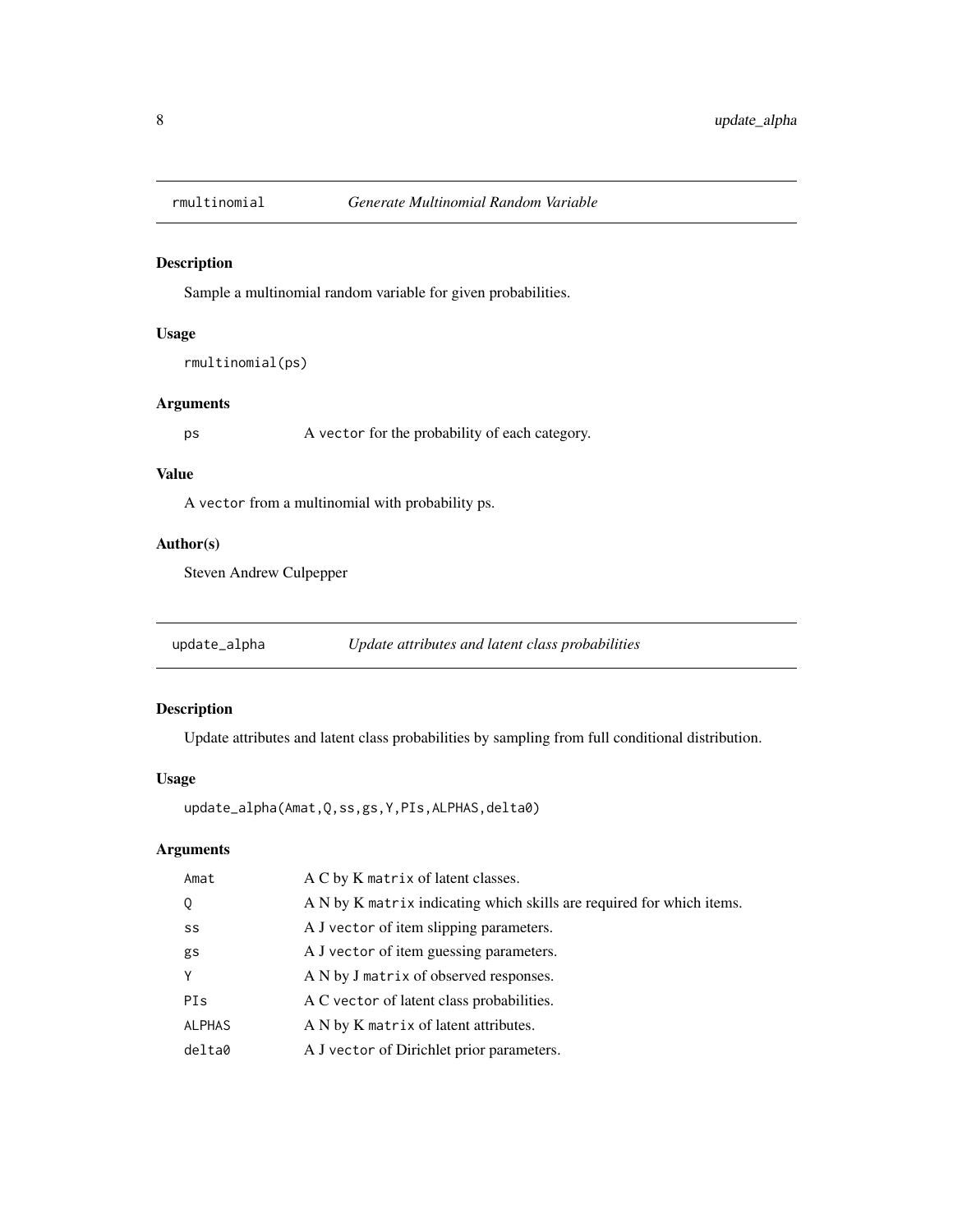#### <span id="page-8-0"></span>update\_sg 9

## Value

A N by K matrix of attributes and a C vector of class probabilities.

## Author(s)

Steven Andrew Culpepper

update\_sg *Update item parameters*

## Description

Update guessing and slipping parameters from full conditional distribution.

## Usage

update\_sg(Y,Q,ALPHAS,ss\_old,as0,bs0,ag0,bg0)

## Arguments

| Y             | A N by J matrix of observed responses.                                |
|---------------|-----------------------------------------------------------------------|
| Q             | A N by K matrix indicating which skills are required for which items. |
| <b>ALPHAS</b> | A N by K matrix of latent attributes.                                 |
| ss_old        | A J vector of item slipping parameters from prior iteration.          |
| as0           | Slipping prior alpha parameter for Beta distribution.                 |
| bs0           | Slipping prior beta parameter for Beta distribution.                  |
| ag0           | Guessing prior alpha parameter for Beta distribution.                 |
| bg0           | Guessing prior beta parameter for Beta distribution.                  |

#### Value

A list with two J vectors of guessing and slipping parameters.

## Author(s)

Steven Andrew Culpepper